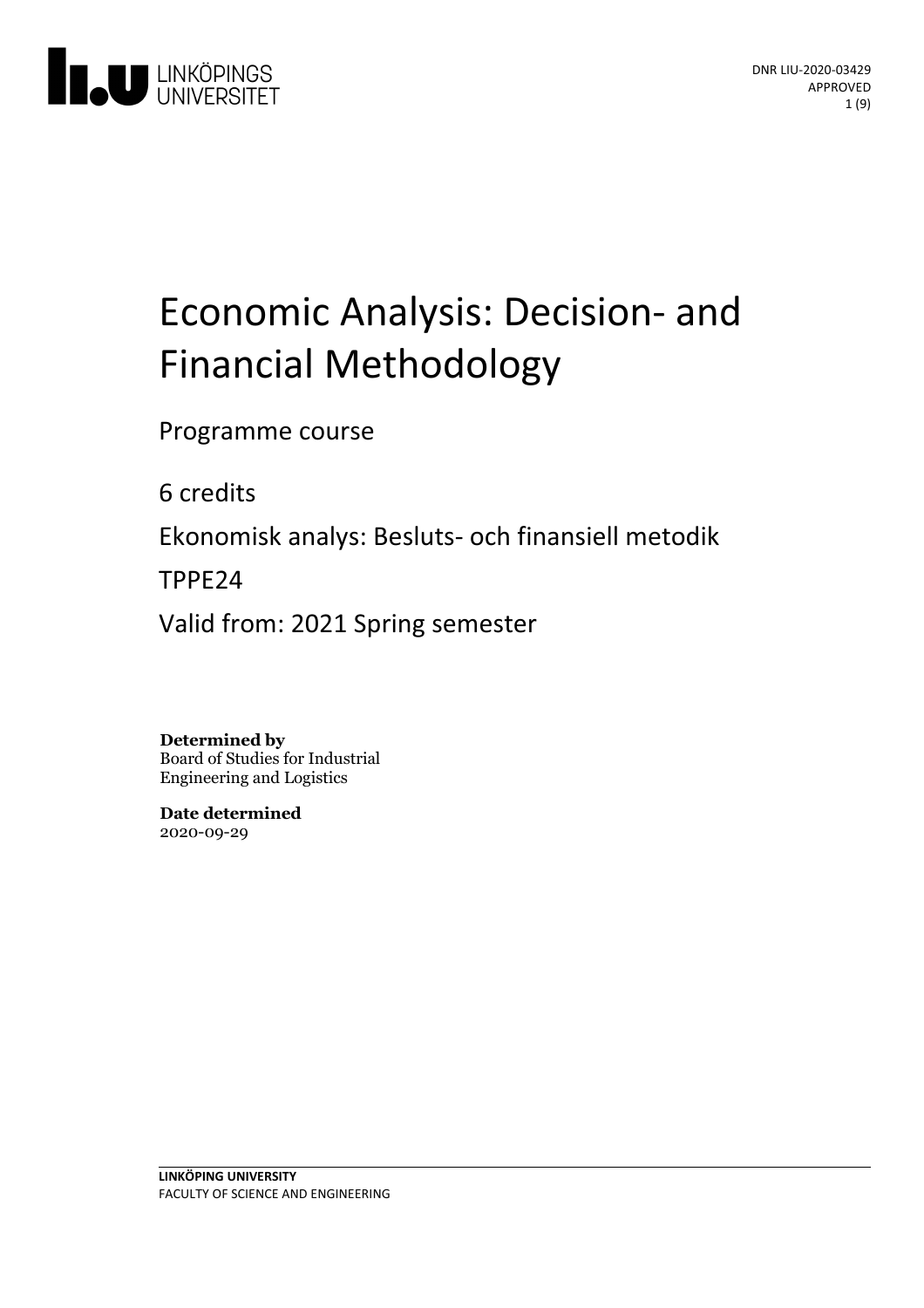# Main field of study

Industrial Engineering and Management

### Course level

First cycle

### Advancement level

 $G<sub>2</sub>X$ 

### Course offered for

- Master of Science in Industrial Engineering and Management International
- Master of Science in Industrial Engineering and Management
- Bachelor's Programme in Mathematics

### **Prerequisites**

Mathematical statistics, Operations Research, Algebra, Calculus, Controlling, Economic Analysis: Economic Theory

# Intended learning outcomes

The course provides the participants with an analytic, systematic and critical approach to economic decision making within various domains. Based on decision theory, the normative models of the course form a coherent approach to managerial rationality. From an open introduction in decision theory, over expected utility theory and game theory, the course advances skills in quantitative economic modelling and analysis to be used in graduate courses in all majors, and for classes in operations research. Particular emphasis is also given to investment analysis in the course.

### Course content

Decision analysis:: Modelling decision, man and environment. Decision Theory: Decisions under uncertainty. Game Theory: Strategic behavior. Risk Theory: Expected Utility Theory. Investment Analysis: Investment Appraisal.

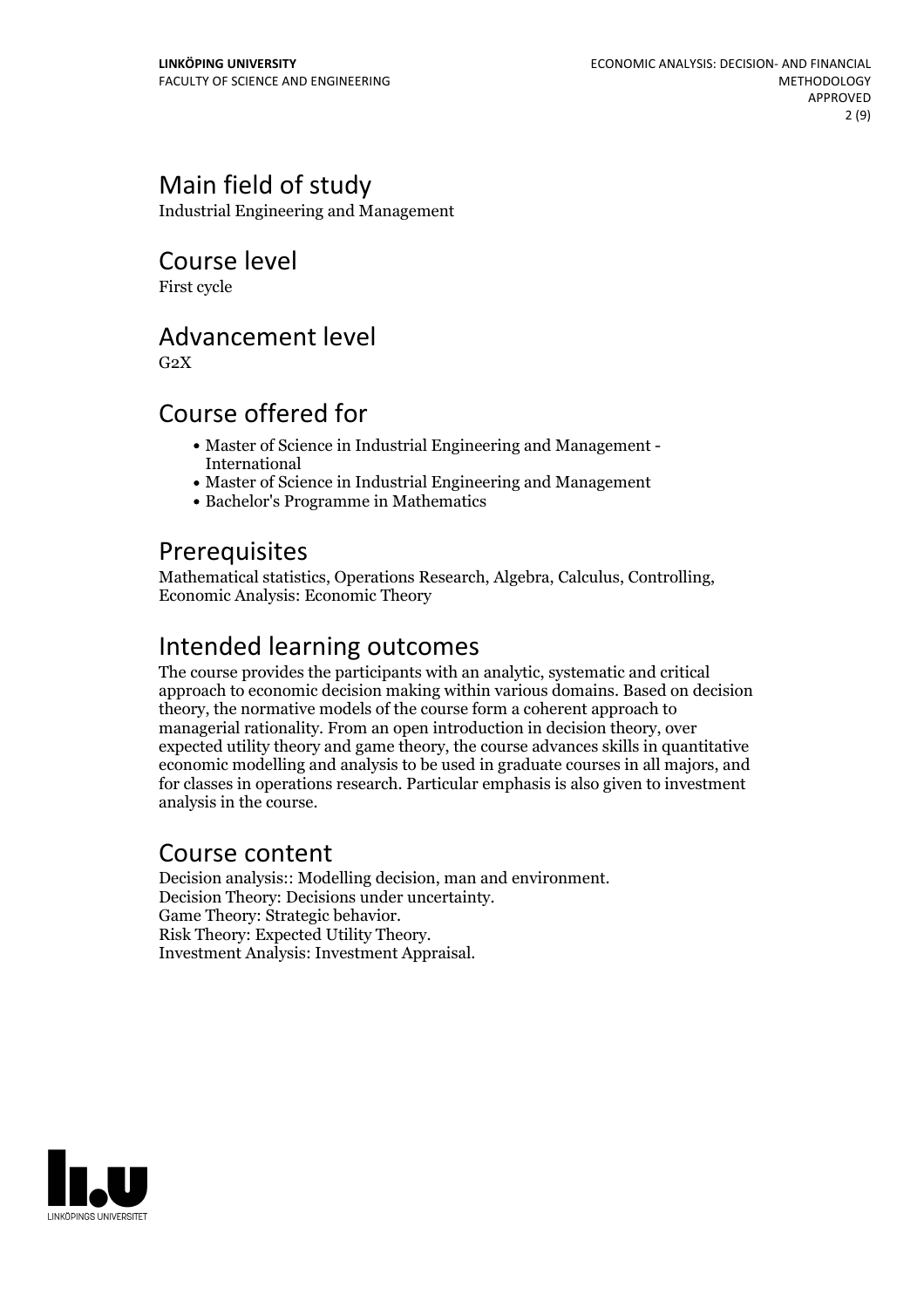# Teaching and working methods

The lectures are devoted to theoretical presentations, introductions to solution approaches and advanced applications. The excercises train applied problem solving using prepared cases. The voluntary computer laboratory gives useful skills in solving real-life investment analysis cases using spreadsheets.

# Examination

| TEN <sub>1</sub> | Written examination | 6 credits | U, 3, 4, 5 |  |
|------------------|---------------------|-----------|------------|--|
|------------------|---------------------|-----------|------------|--|

### Grades

Four-grade scale, LiU, U, 3, 4, 5

# Other information

### **About teaching and examination language**

The teaching language is presented in the Overview tab for each course. The examination language relates to the teaching language as follows:

- If teaching language is Swedish, the course as a whole or in large parts, is taught in Swedish. Please note that although teaching language is Swedish, parts of the course could be given in English. Examination language is
- Swedish.<br>• If teaching language is Swedish/English, the course as a whole will be taught in English if students without prior knowledge of the Swedish language participate. Examination language is Swedish or English
- (depending on teaching language).<br>• If teaching language is English, the course as a whole is taught in English.<br>Examination language is English.

### **Other**

The course is conducted in a manner where both men's and women's

The planning and implementation of a course should correspond to the course syllabus. The course evaluation should therefore be conducted with the course syllabus as a starting point.

# Department

Institutionen för ekonomisk och industriell utveckling

# Director of Studies or equivalent

Helene Lidestam

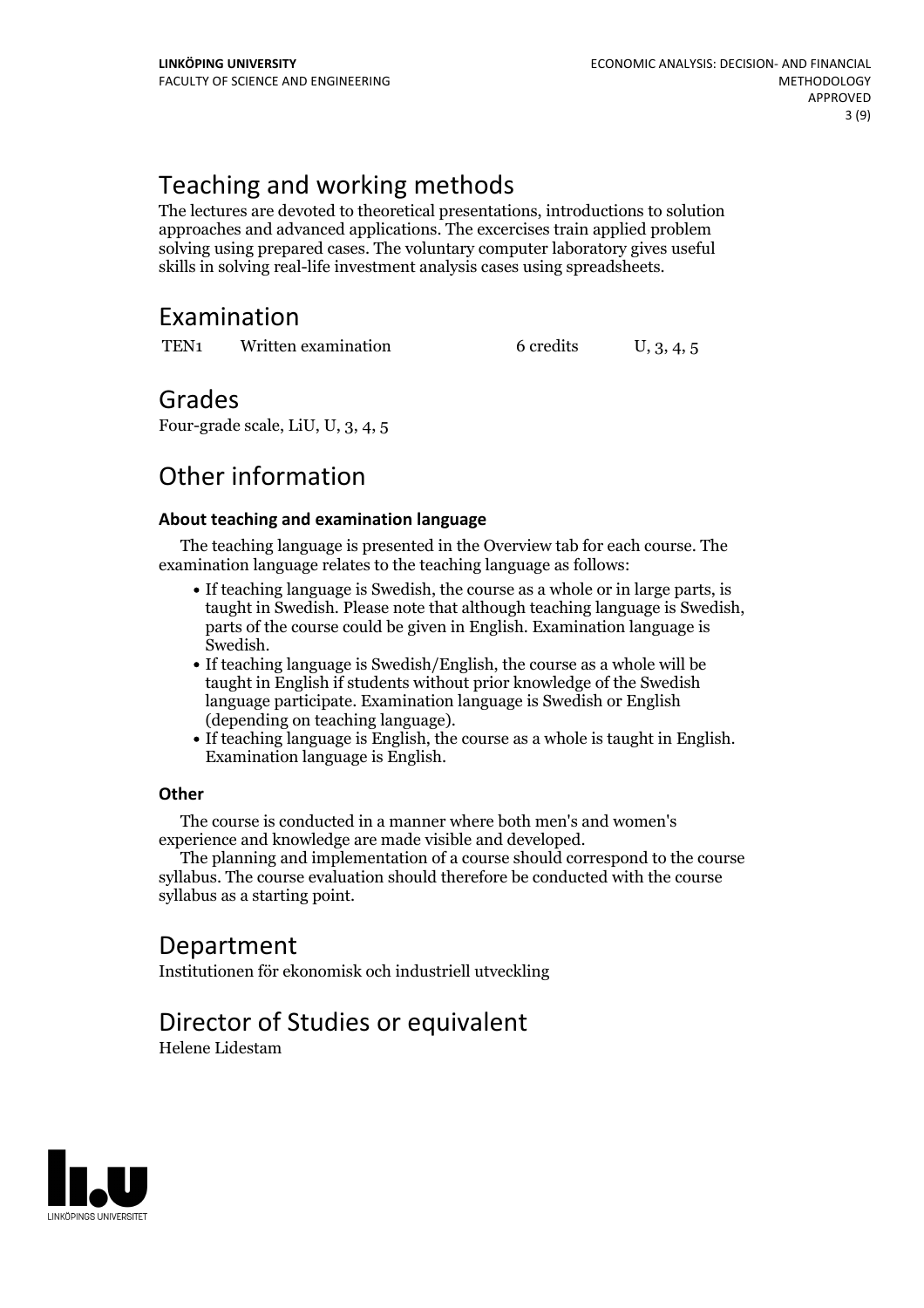Examiner

Ou Tang

# Education components

Preliminary scheduled hours: 50 h Recommended self-study hours: 110 h

# Course literature

Preliminärt: Samuelson, W. F. and Marks, S. G. (2010), Managerial Economics, 6th edition, John Wiley And Sons, ISBN-978-0-470-41437-8

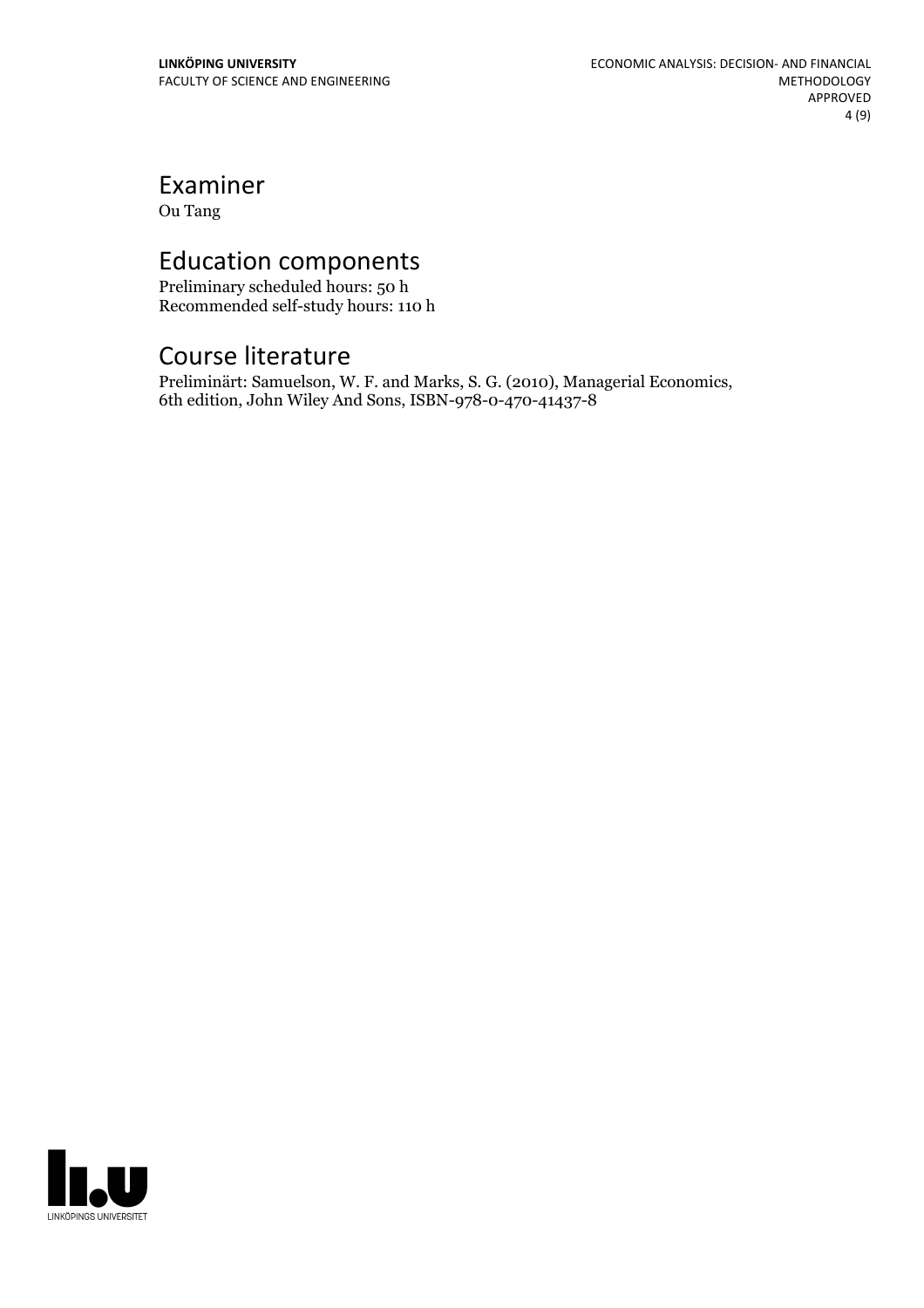# **Common rules**

### **Course syllabus**

A syllabus must be established for each course. The syllabus specifies the aim and contents of the course, and the prior knowledge that a student must have in order to be able to benefit from the course.

### **Timetabling**

Courses are timetabled after a decision has been made for this course concerning its assignment to a timetable module.

### **Interrupting a course**

The vice-chancellor's decision concerning regulations for registration, deregistration and reporting results (Dnr LiU-2015-01241) states that interruptions in study are to be recorded in Ladok. Thus, all students who do not participate in a course for which they have registered must record the interruption, such that the registration on the course can be removed. Deregistration from <sup>a</sup> course is carried outusing <sup>a</sup> web-based form: https://www.lith.liu.se/for-studenter/kurskomplettering?l=en.

### **Cancelled courses**

Courses with few participants (fewer than 10) may be cancelled or organised in a manner that differs from that stated in the course syllabus. The Dean is to deliberate and decide whether a course is to be cancelled or changed from the course syllabus.

### **Guidelines relatingto examinations and examiners**

For details, see Guidelines for education and examination for first-cycle and second-cycle education at Linköping University, Dnr LiU-2019-00920 (http://styrdokument.liu.se/Regelsamling/VisaBeslut/917592).

An examiner must be employed as a teacher at LiU according to the LiU Regulations for Appointments, Dnr LiU-2017-03931 (https://styrdokument.liu.se/Regelsamling/VisaBeslut/622784). For courses in second-cycle, the following teachers can be appointed as examiner: Professor (including Adjunct and Visiting Professor), Associate Professor (including Adjunct), Senior Lecturer (including Adjunct and Visiting Senior Lecturer), Research Fellow, or Postdoc. For courses in first-cycle, Assistant Lecturer (including Adjunct and Visiting Assistant Lecturer) can also be appointed as examiner in addition to those listed for second-cycle courses. In exceptional cases, a Part-time Lecturer can also be appointed as an examiner at both first- and second cycle, see Delegation of authority for the Board of Faculty of Science and Engineering.

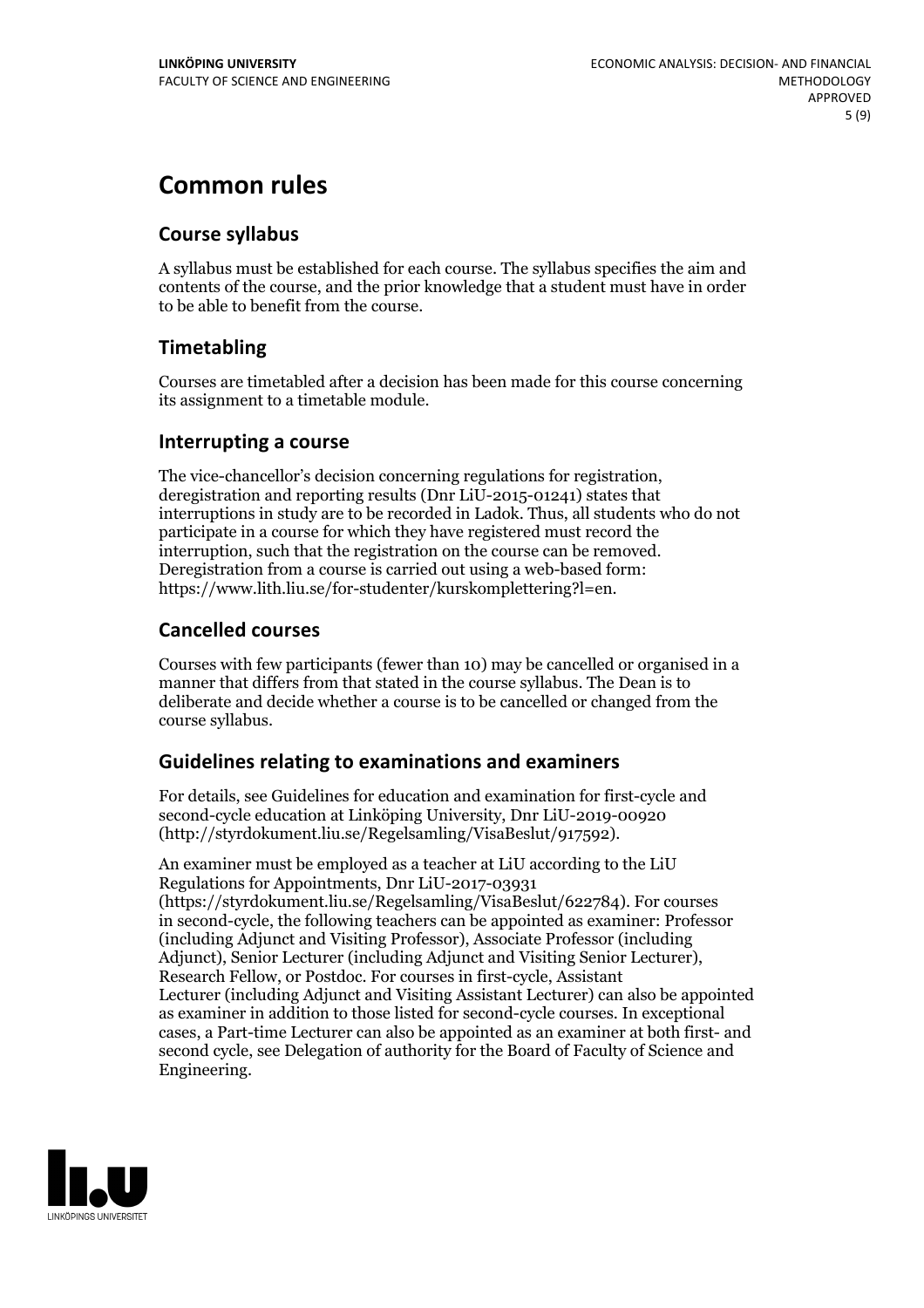### **Forms of examination**

#### **Principles for examination**

Written and oral examinations and digital and computer-based examinations are held at least three times a year: once immediately after the end of the course, once in August, and once (usually) in one of the re-examination periods. Examinations held at other times are to follow a decision of the board of studies.

Principles for examination scheduling for courses that follow the study periods:

- courses given in VT1 are examined for the first time in March, with re-examination in June and August
- courses given in VT2 are examined for the first time in May, with re-examination in August and October
- courses given in HT1 are examined for the first time in October, with re-examination in January and August
- courses given in HT2 are examined for the first time in January, with re-examination in March and in August.

The examination schedule is based on the structure of timetable modules, but there may be deviations from this, mainly in the case of courses that are studied and examined for several programmes and in lower grades (i.e. 1 and 2).

Examinations for courses that the board of studies has decided are to be held in alternate years are held three times during the school year in which the course is given according to the principles stated above.

Examinations for courses that are cancelled orrescheduled such that they are not given in one or several years are held three times during the year that immediately follows the course, with examination scheduling that corresponds to the scheduling that was in force before the course was cancelled or rescheduled.

When a course is given for the last time, the regular examination and two re-<br>examinations will be offered. Thereafter, examinations are phased out by offering three examinations during the following academic year at the same times as the examinations in any substitute course. If there is no substitute course, three examinations will be offered during re-examination periods during the following academic year. Other examination times are decided by the board of studies. In all cases above, the examination is also offered one more time during the academic year after the following, unless the board of studies decides otherwise.

If a course is given during several periods of the year (for programmes, or on different occasions for different programmes) the board or boards of studies determine together the scheduling and frequency of re-examination occasions.

### **Retakes of other forms of examination**

Regulations concerning retakes of other forms of examination than written examinations and digital and computer-based examinations are given in the LiU guidelines for examinations and examiners, http://styrdokument.liu.se/Regelsamling/VisaBeslut/917592.

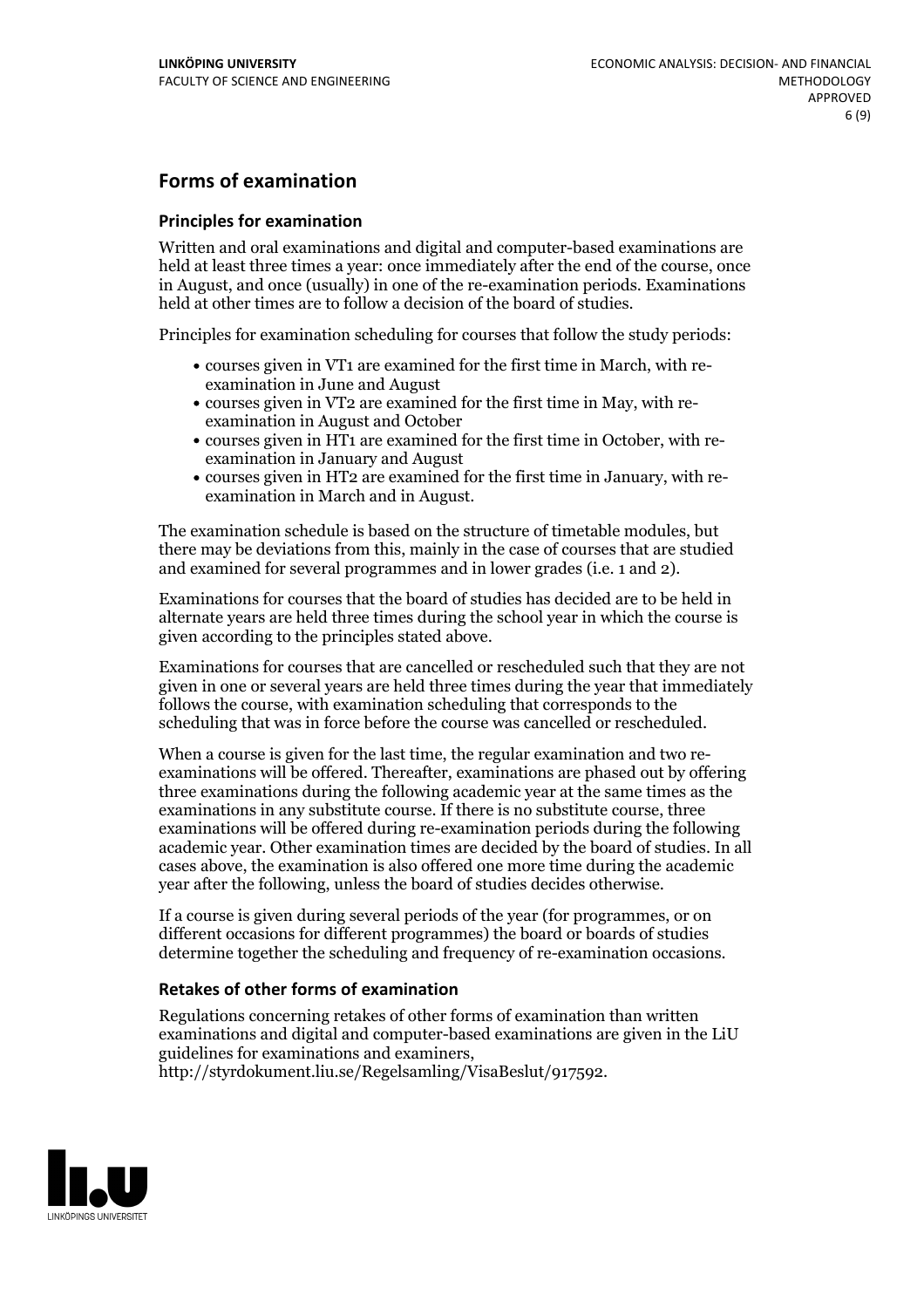#### **Registration for examination**

Until January 31 2021, the following applies according to previous guidelines: In order to take an written, digital or computer-based examination student must register in advance at the Student Portal during the registration period, which Candidates are informed of the location of the examination by email, four days in advance. Students who have not registered for an examination run the risk of being refused admittance to the examination, if space is not available.

From February 1 2021, new guidelines applies for registration for written, digital or computer-based examination, Dnr LiU-2020-02033 (https://styrdokument.liu.se/Regelsamling/VisaBeslut/622682).

Symbols used in the examination registration system:

\*\* denotes that the examination is being given for the penultimate time.

\* denotes that the examination is being given for the last time.

#### **Code of conduct for students during examinations**

Details are given in a decision in the university's rule book: http://styrdokument.liu.se/Regelsamling/VisaBeslut/622682.

#### **Retakes for higher grade**

Students at the Institute of Technology at LiU have the right to retake written examinations and digital and computer-based examinations in an attempt to achieve a higher grade. This is valid for all examination components with code "TEN", "DIT" and "DAT". The same right may not be exercised for other examination components, unless otherwise specified in the course syllabus.

A retake is not possible on courses that are included in an issued degree diploma.

#### **Grades**

The grades that are preferably to be used are Fail (U), Pass (3), Pass not without distinction  $(4)$  and Pass with distinction  $(5)$ .

- Grades U, 3, 4, 5 are to be awarded for courses that have written or digital examinations.<br>• Grades Fail (U) and Pass (G) may be awarded for courses with a large
- degree of practical components such as laboratory work, project work and
- $\bullet$  Grades Fail (U) and Pass (G) are to be used for degree projects and other independent work.

#### **Examination components**

The following examination components and associated module codes are used at the Faculty of Science and Engineering:

Grades U, 3, 4, 5 are to be awarded for written examinations (TEN) and

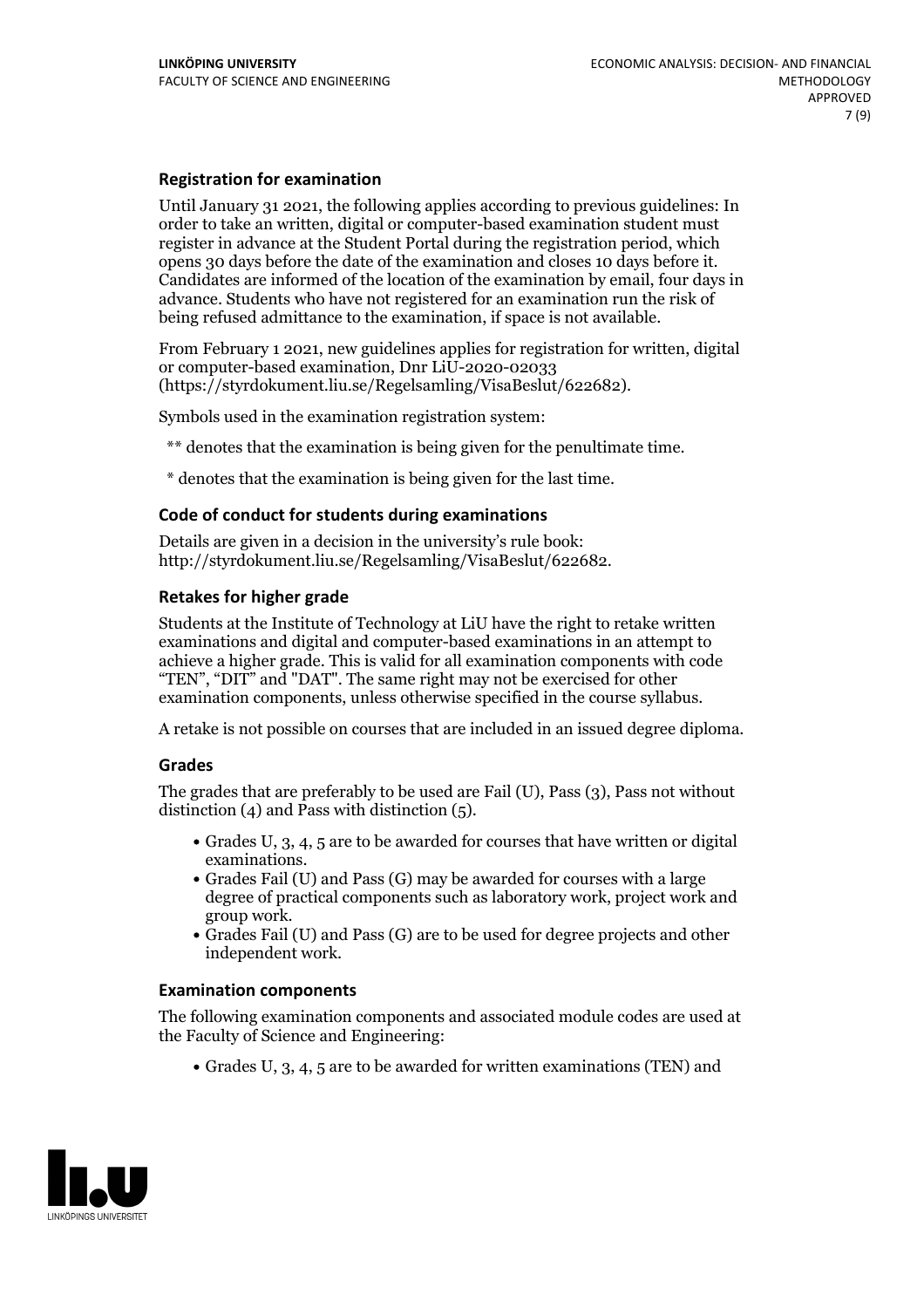- digital examinations (DIT).<br>• Examination components for which the grades Fail (U) and Pass (G) may be awarded are laboratory work (LAB), project work (PRA), preparatory written examination (KTR), digital preparatory written examination (DIK), oral examination (MUN), computer-based examination (DAT), home
- assignment (HEM), and assignment (UPG).<br>• Students receive grades either Fail (U) or Pass (G) for other examination components in which the examination criteria are satisfied principally through active attendance such as tutorial group (BAS) or examination item
- (MOM).<br>• Grades Fail (U) and Pass (G) are to be used for the examination components Opposition (OPPO) and Attendance at thesis presentation (AUSK) (i.e. part of the degree project).

In general, the following applies:

- 
- Mandatory course components must be scored and given <sup>a</sup> module code. Examination components that are not scored, cannot be mandatory. Hence, it is voluntary to participate in these examinations, and the voluntariness must be clearly stated. Additionally, if there are any associated conditions to the examination component, these must be clearly stated as well.<br>• For courses with more than one examination component with grades
- U,3,4,5, it shall be clearly stated how the final grade is weighted.

For mandatory components, the following applies: If special circumstances prevail, and if it is possible with consideration of the nature of the compulsory component, the examiner may decide to replace the compulsory component with another equivalent component. (In accordance with the LiU Guidelines for education and examination for first-cycle and second-cycle education at Linköping University, http://styrdokument.liu.se/Regelsamling/VisaBeslut/917592).

For written examinations, the following applies: If the LiU coordinator for students with disabilities has granted a student the right to an adapted examination for a written examination in an examination hall, the student has the right to it. If the coordinator has instead recommended for the student an adapted examination or alternative form of examination, the examiner may grant this if the examiner assesses that it is possible, based on consideration of the course objectives. (In accordance with the LiU Guidelines for education and examination for first-cycle and second-cycle education at Linköping University, http://styrdokument.liu.se/Regelsamling/VisaBeslut/917592).

### **Reporting of examination results**

The examination results for a student are reported at the relevant department.

### **Plagiarism**

For examinations that involve the writing of reports, in cases in which it can be assumed that the student has had access to other sources (such as during project work, writing essays, etc.), the material submitted must be prepared in accordance